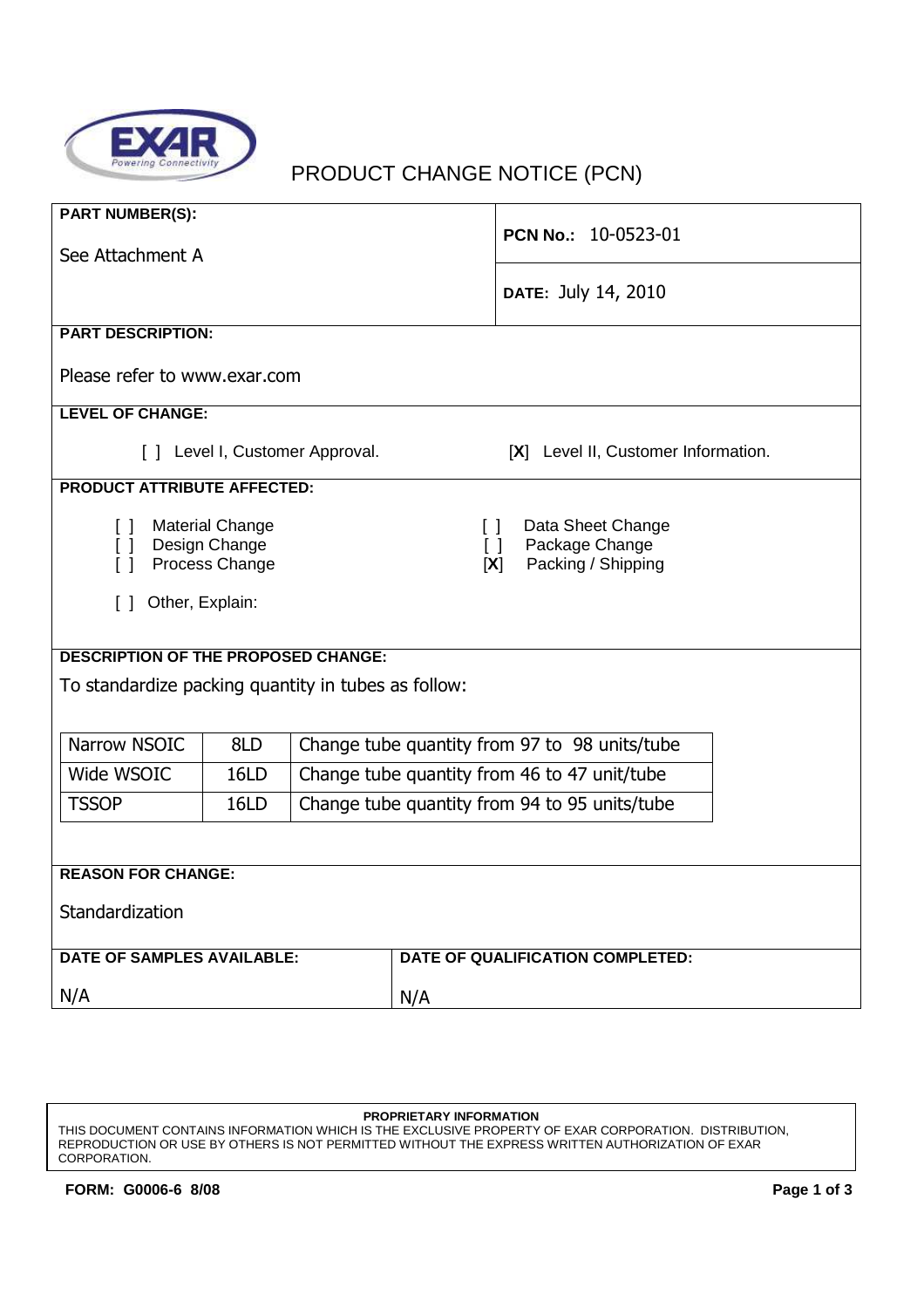

### PRODUCT CHANGE NOTICE

| <b>ESTIMATED CHANGE DATE OR DATE</b><br>CODE:                                                                                                                                                      | <b>SUPPORTING DATA:</b>              |  |  |  |  |
|----------------------------------------------------------------------------------------------------------------------------------------------------------------------------------------------------|--------------------------------------|--|--|--|--|
| July 15, 2010                                                                                                                                                                                      | N/A                                  |  |  |  |  |
| [X] STANDARD DISTRIBUTION                                                                                                                                                                          | <b>CUSTOM DISTRIBUTION</b><br>$\Box$ |  |  |  |  |
| PERSON TO CONTACT WITH QUESTIONS:                                                                                                                                                                  |                                      |  |  |  |  |
| <b>LISA BEDARD</b><br>Exar Corporation<br>1 Holiday Avenue<br>West Tower, Suite 450<br>Pointe-Claire, Quebec H9R 5N3<br>Tel: (514) 429-1010 ext 210<br>Fax: (514) 695-2548<br>lisa.bedard@exar.com |                                      |  |  |  |  |
| Please acknowledge receipt of this PCN.                                                                                                                                                            |                                      |  |  |  |  |
| Acknowledged:                                                                                                                                                                                      |                                      |  |  |  |  |
| <b>Signature</b>                                                                                                                                                                                   |                                      |  |  |  |  |
| <b>Printed Name</b>                                                                                                                                                                                |                                      |  |  |  |  |
|                                                                                                                                                                                                    |                                      |  |  |  |  |
| Company                                                                                                                                                                                            |                                      |  |  |  |  |
|                                                                                                                                                                                                    |                                      |  |  |  |  |
| <b>Title</b>                                                                                                                                                                                       |                                      |  |  |  |  |
| <b>Date</b>                                                                                                                                                                                        |                                      |  |  |  |  |
|                                                                                                                                                                                                    |                                      |  |  |  |  |

#### **PROPRIETARY INFORMATION**

THIS DOCUMENT CONTAINS INFORMATION WHICH IS THE EXCLUSIVE PROPERTY OF EXAR CORPORATION. DISTRIBUTION, REPRODUCTION OR USE BY OTHERS IS NOT PERMITTED WITHOUT THE EXPRESS WRITTEN AUTHORIZATION OF EXAR CORPORATION.